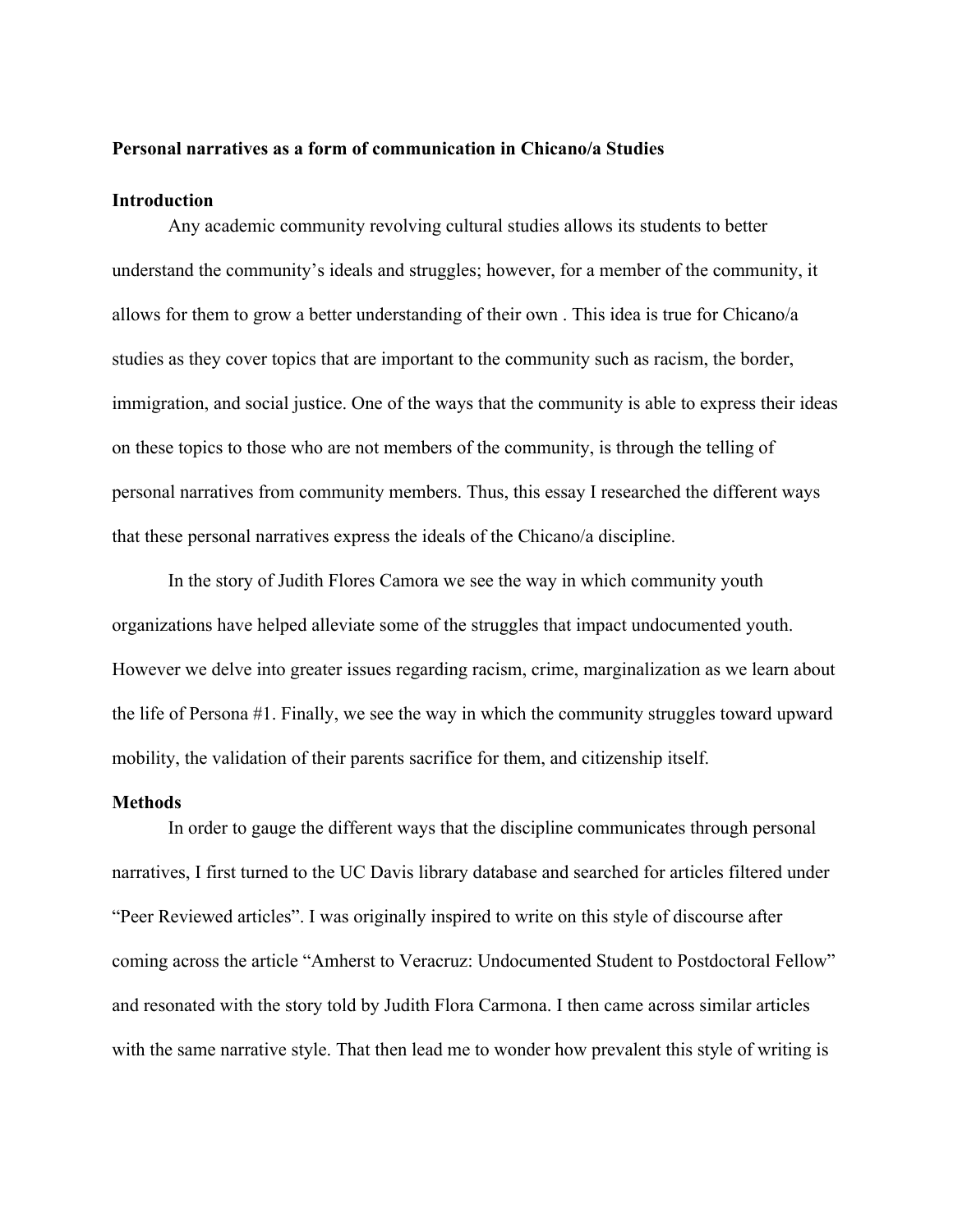seen within the discipline. I then encountered the Chicano/a Studies "manifesto" , El Plan de Santa Barbara, and was able to analyze how they complimented each other.

#### **Genre and Study Analysis**

El Plan de Santa Barbara was written as the manifesto that laid out the foundation and the first steps in implementing Chicano/a curriculum. Yet, the context of El Plan De Santa Barbara isn't just the fundamental document of Chicano/a Studies, but also is important in fighting the battles of the Chicano/a movement, which dedicates itself to creating equity among people who have been historically marginalized. El Plan de Santa Barbara notes specifically that our society is based around a "racist structure", this racist structure refers to the idea that one ethnic group is socioeconomically underprivileged because of arbitrary characteristics. When it comes to the Chicano/a community, El Plan outlines that this racist structure has left the community "exploited, impoverished, and marginal" (El Plan de Santa Barbara,17). Due to these occurrences, El Plan de Santa Barbara also outlines that Chicano/a curriculum offers an opportunity for its students to better serve and understand the community, with the expectation that it then spreads the community's ideals of social justice, political action, and overall awareness of the struggles that members of the community face. As a way to create an environment of support for members of the community, El Plan de Santa Barbara also calls for communities to create programs for underprivileged youth to thrive academically, as it notes that education of one of the greatest ways to push the community towards upward social mobility. After reading into different scholarly and peer-reviewed articles, it seems as though one of the most popular and effective ways of doing so are through the use of the personal narrative or anecdote of a member of this community.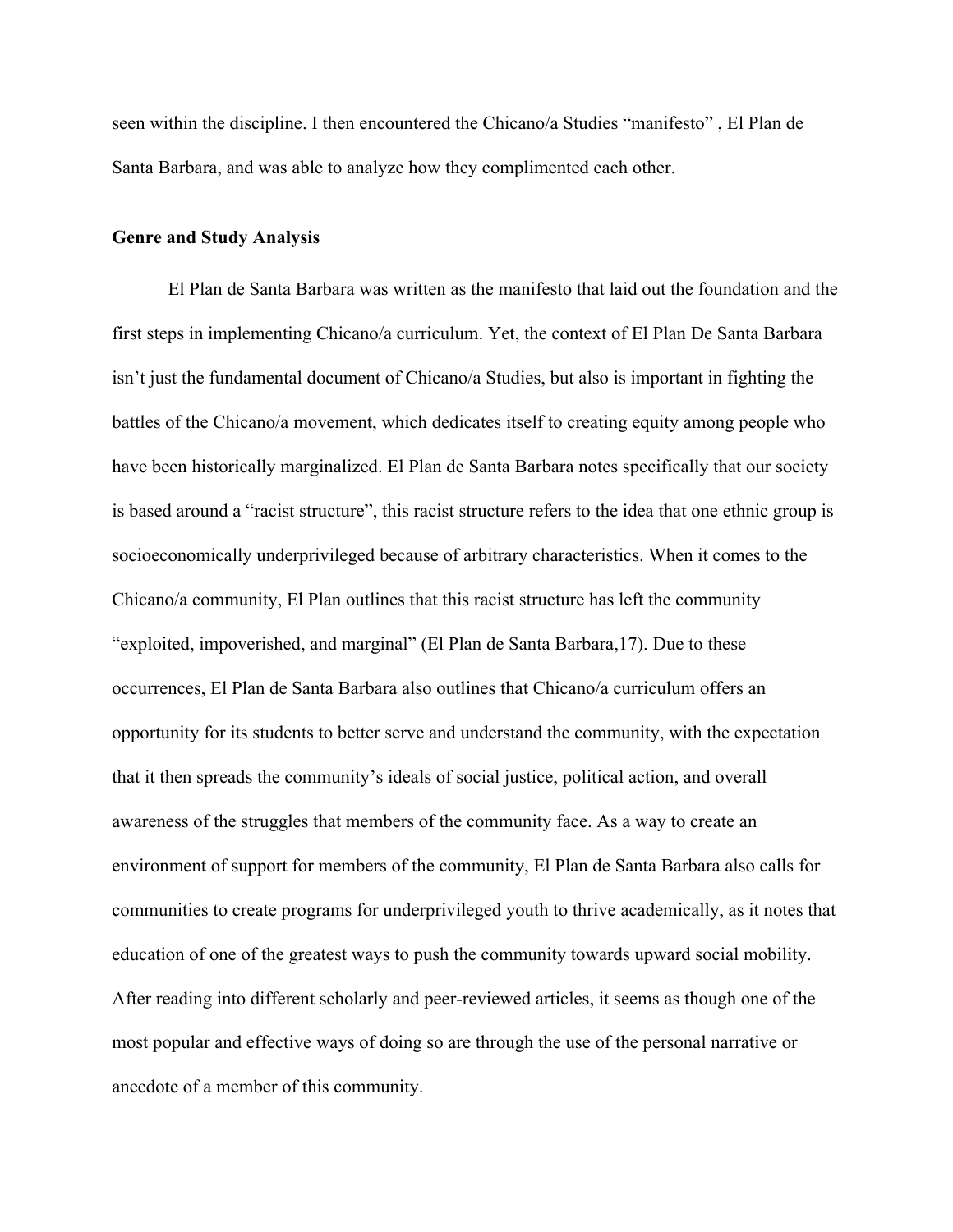### **Judith Flores Carmona**

In her article "Amherst to Veracruz: From Undocumented Student to Postdoctoral Fellow" Judith Flores Carmona tells her own story of her struggles as an undocumented student in the United States. With vulnerability, she speaks to her familial problems that surfaced because of her family's undocumented immigration to the United States. She explains that it was difficult for her to form bonds with her family of 10 because they "had abandoned me to live in the United States", since she was the last of her siblings to cross the border. She then goes into how a mentoring program called the Fulfillment Fund, a mentorship program that paired wealthy people with underprivileged students who had college potential, changed her life. Because of this program and the help of her mentor, Carmona was able to obtain information about applying to college as an undocumented student and gained admittance as an international student to several CSU universities even after her application had been lost (Carmona,35).But with her acceptances, Carmona notes the difficulties that came with gaining admittance as an international student. As an "international student" Carmona was now faced with the struggle of paying international tuition, which is sometimes more than double of in-state tuition. Fortunately for Carmona, she received funding for her undergraduate career by her Fulfillment Fund mentor and generous donations from their friends. However, Carmona states that she understand that she stood in a place of privilege since she had a group of people willing to support and sponsor her education(Carmona,37). Given this, Carmona's story helps emphasize the importance of community organizations that El Plan de Santa Barbara calls for to help the community prosper.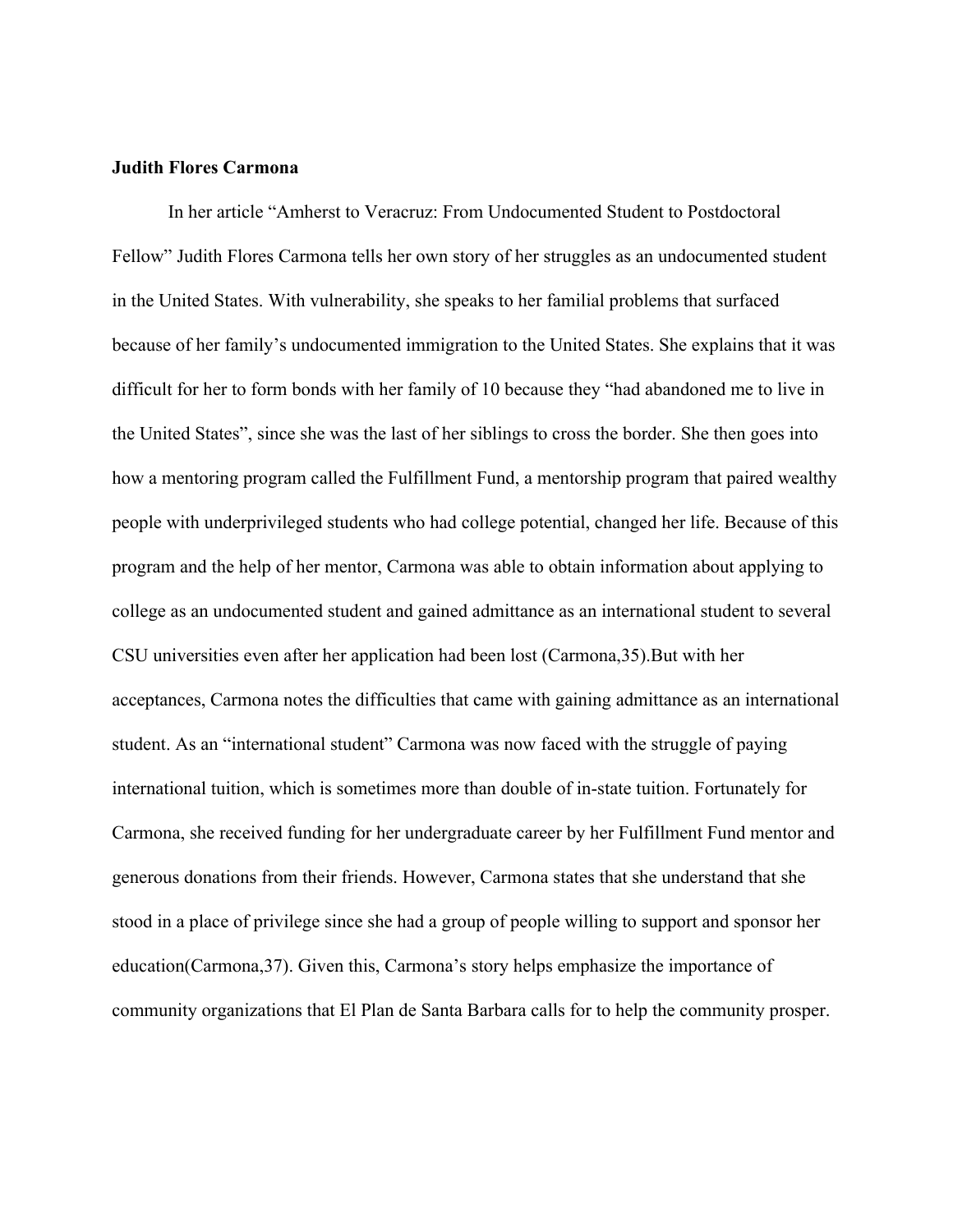## **Persona #1**

While the Chicano/a Studies academic community is an advocate of using personal narratives to communicate their ideals, the community realizes the legal dangers that come with people openly talking about their legal status and immigration story. Thus, in "Learning and Mentoring the Undocumented" the author Shane T. Moreman tells the story of one of their grad students using the anonymous name Persona, which means "person" in Spanish. Similar to the ideals about the stereotyping of the Chicano/a community, Persona describes that "Brown conjures up the ideas of dirt, dirty, and even scatological" as she points out that her brown mother and father not only represent the dirt of society, but the ones who clean up the dirt of society. Persona reminisces about the "bedazzled mansions and clean cut lawns" of the neighborhoods that her mother world work at as she "sacrifiesed her hands and knees to lean over glassy porcelain bowls" and her father "slaved away under the sun, shoveling horse duns" (Moreman, 312). But what is more important than the socioeconomic status that her family was subjected to because of the country's racial structure, were the rights that she lost because of her legal status. While giving her professor a tour of her home town, Persona recalls a time where she was walking down the streets of her hometown and a man in his car pulled up closely beside her on the sidewalk, stuck out his hand, and "slapped her on the ass". Shane Moreman asks her in an almost joking manner if she had called the cops, but it is after he concludes his sentence that he realizes that she is revoked from that right since contacting the police would require documentation from all parties involved. Persona notes that Shane and she "share different spaces, even as they walk together side by side"(Moreman, 316). Through this story, it is evident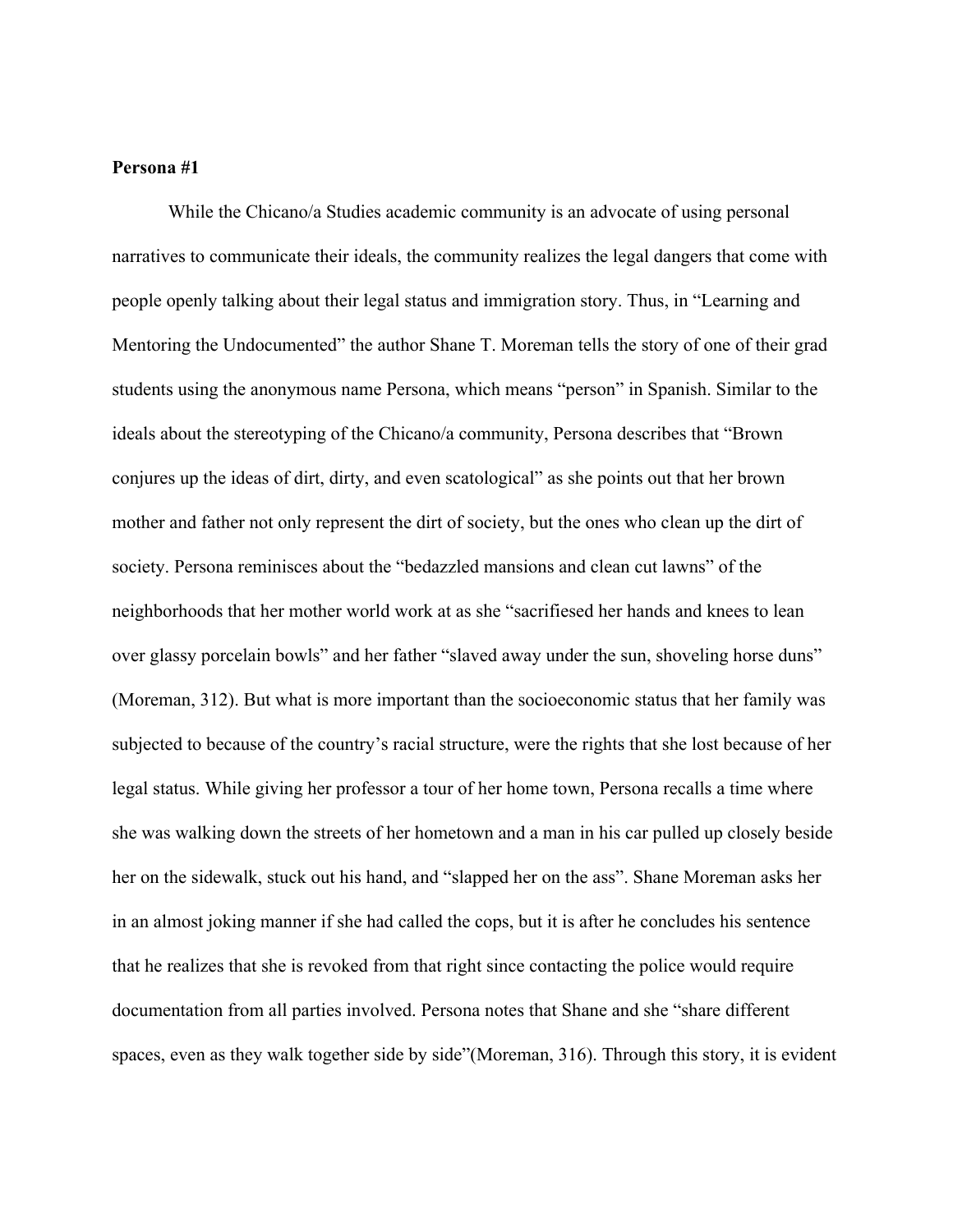as to how the Chicano/a, especially the Undocumented population, community is subject to the "racial structure" that exists in the United States and how the academic community uses the publication of these narratives to bring awareness of the community's struggle.

## **Ana, Lalo, and Santi**

In her article "California Dreaming: Latino/a Undocumented Student College Choices", Maria Luisa Woodruff conducts research to further understand the struggles that face the undocumented student community and she does this through interviewing members of the community and proves her points through the use of personal narrative. Woodruff begins her research by asking students "Who or what informed or inspired your college decisions?"(Woodruff, 105). When interviewing Ana, a student at a University of California, Woodruff noted that these students speak commonly about their parents' efforts to provide them opportunities in the US and because of this they feel the need for their academic success to "validate their parents struggles and dreams they had for them when they immigrated." Woodruff notes "a validation of their struggles" as a primary reason (Woodruff, 107).

 Lalo, a student at a California State University, further amplifies this statement by explaining to Woodruff that while his parents never received a formal education, they understood the value it has and how it leads to an overall increase in upward mobility. Lalo quotes his parents "No quiero que trabajes como nosotros", which translates into English as "We dont want you to work like we do" (Woodruff, 108).

However a much more sobering reason for their motivation to pursue a higher education appears when Woodruff interviews Santi, a student at a California private university. Santi states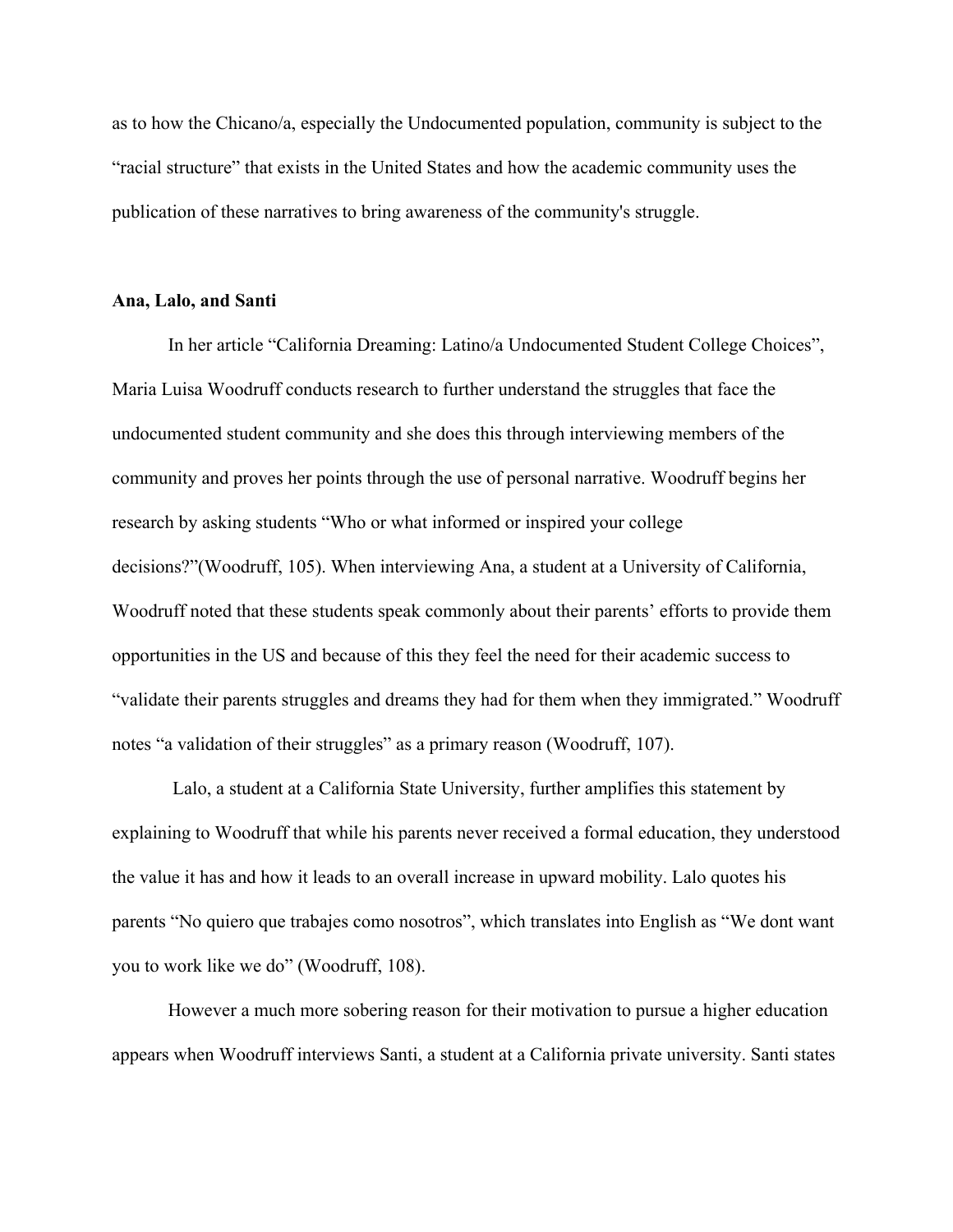"You are buying time until everything gets figured out. Hard work will give you the benefits of the future so you think like if I study hard I'll get into college, if I do well in college and if I'm a good person, if I'm a really good student, a company will sponsor me. This country will want me" (Woodruff , 109). This reasoning expands far beyond feeling the need to validate their parents struggle, but instead highlights the want for a country, in which they are already cultural citizens, to feel like they are a part of it too.

#### **The United States Department of Homeland Security vs. the Chicano Studies Discourse**

As seen, the publication of personal narratives is popularly used by the Chicano Studies academic community as a form of discourse to help translate their ideals of social justice, racism, immigration, and more to outside communities. However, some of these published personal narratives have gained enough traction in mainstream media and are being spread on social media sites like Facebook and Twitter. This has lead to an outpour of support, from members within and outside the community, for those who have been brave enough to share their stories. Many community members are bravely sharing personal details about their immigration to the United States and their experiences; however, this has become increasingly dangerous after US President Donald Trump has ordered the Department of Homeland Security to begin collecting online data (social media handles and search history) on both documented and undocumented immigrants in the United States starting October 17th, 2017. While incredibly recent, this has caused an uproar in the Chicano/a Studies academic community now that one of their primary forms of discourse is currently under fire, given that many of the members that share their story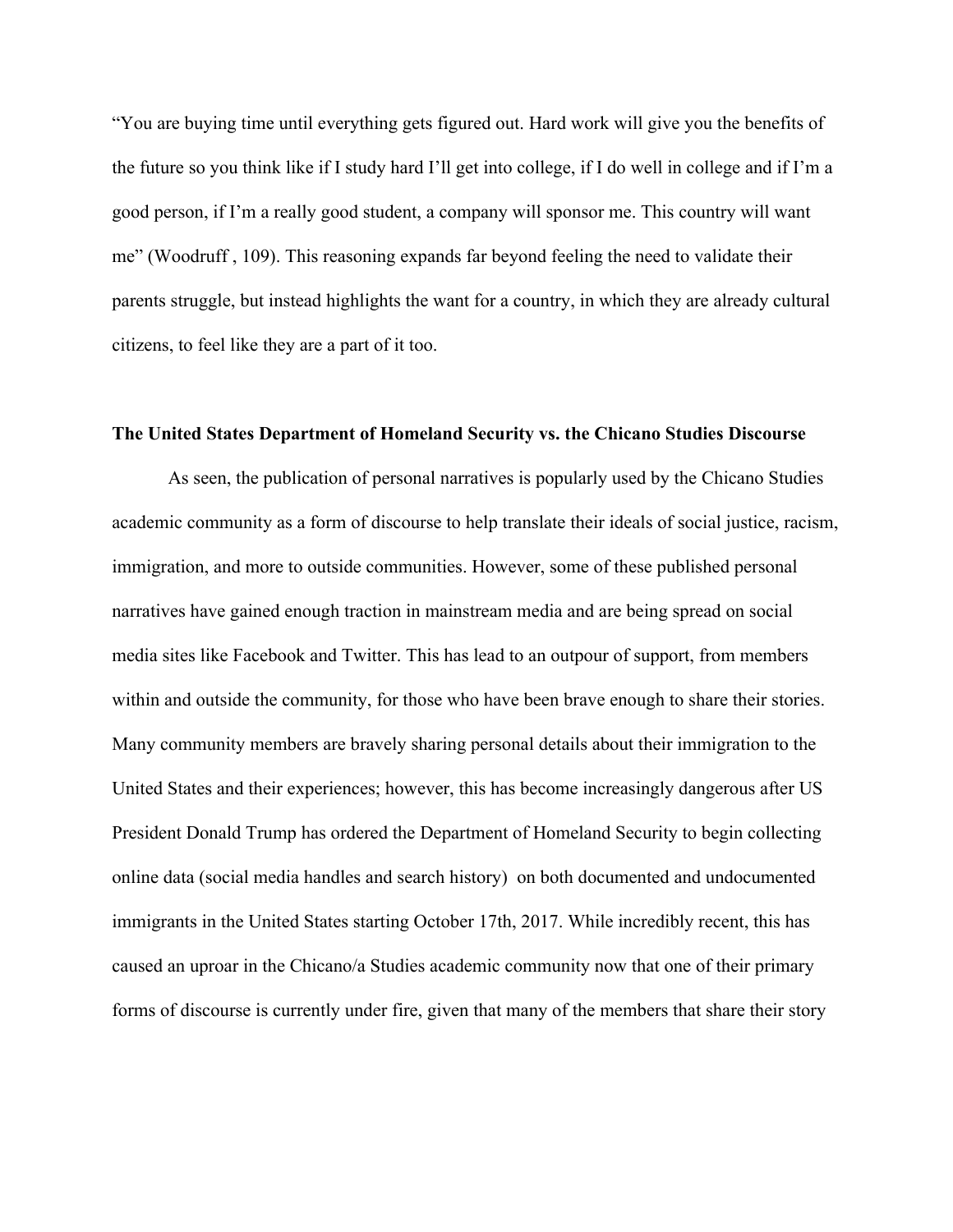are afraid to speak out. Yet, it is unsure as to how this may affect the way in which the community communicates and the willingness of its members to share.

# **Conclusion**

There are various themes that are prevalent throughout the Chicano/a discipline: immigration, racism, social injustice, and others. After further analyzation of several personal narratives, it became clear as to how the discipline uses them to transcend their ideals onto others that aren't members of the community. By telling the stories of Judith Flores Carmona, Persona #1, and personal insight from college students Ana, Lalo and Santi, the struggles that are commonly faced throughout the community become present to members outside of the community and overall allow for them to emotionally connect to a community they are not a part of.